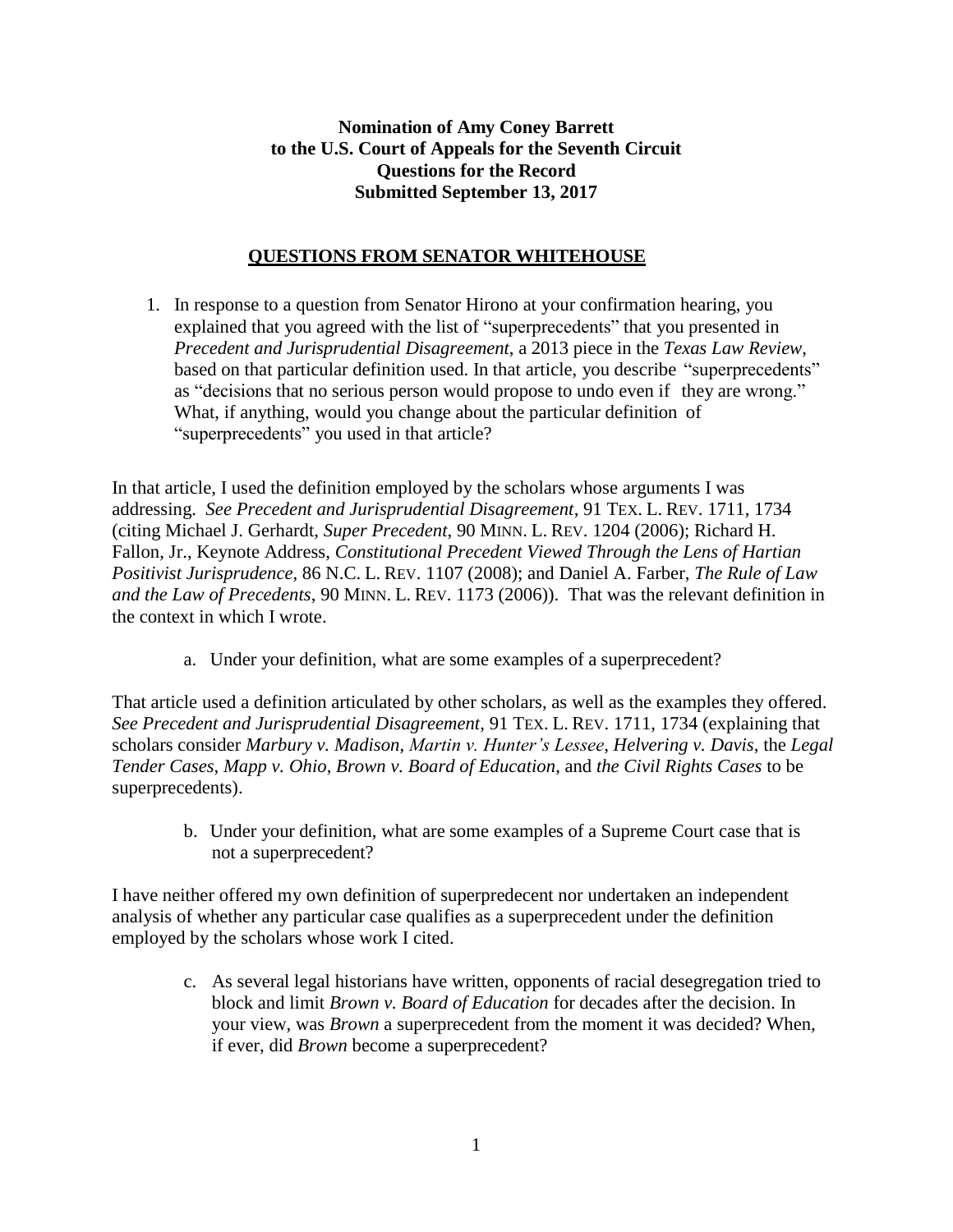I have not undertaken an independent analysis of whether any particular case qualifies as a superprecedent under the definition employed by the scholars whose work I cited. *Brown v. Board of Education* is clearly a landmark precedent of the Supreme Court binding on all courts of appeals.

> d. Would you describe any of the landmark LGBTQ rights decisions as superprecedents, including *Obergefell v. Hodges*, 135 S. Ct. 2584 (2015) (declaring that the Fourteenth Amendment requires every state to perform and recognize marriages between individuals of the same sex); *United States v. Windsor*, 133 S. Ct. 2675 (2013) (invalidating federal definition of marriage as a union of one man and one woman under Fifth Amendment's Due Process Clause); *Lawrence v. Texas*, 539 U.S. 558 (2003) (invalidating state ban on same- sex sodomy under Fourteenth Amendment's Due Process Clause); and *Romer v. Evans*, 517 U.S. 620 (1996) (invalidating state constitutional amendment barring protected status for gays, lesbians, or bisexuals under Fourteenth Amendment's Equal Protection Clause)?

See Answer to Question 1c.

e. At your confirmation hearing, you testified that "I have not said that judges should not be bound by *stare decisis*." But you have written that you "tend to agree with those who say that a justice's duty is to the Constitution and that it is thus more legitimate for her to enforce her best understanding of the Constitution rather than a precedent she thinks clearly in conflict with it." And you have written that "Whatever the merits of statutory *stare decisis* in the Supreme Court, the inferior courts have no sound basis for following the Supreme Court's practice."Do you think there is any conflict between this hearing testimony and these previous written statements?

There is no conflict. The first phrase that you quote—"I tend to agree with those who say that a justice's duty is to the Constitution and that it is thus more legitimate for her to enforce her best understanding of the Constitution rather than a precedent she thinks clearly in conflict with it"—comes from my article *Precedent and Jurisprudential Disagreement*, 91 TEX. L. REV. 1711 (2013). That article defended the Supreme Court's longstanding approach to stare decisis, which carries a strong presumption of continuity but permits overruling in limited circumstances. *See*, *e.g.*, *Lawrence v. Texas*, 539 U.S. 558, 577-78 (2003). The sentence immediately preceding the one you quote asked: "Does the Court act lawlessly—or at least questionably—when it overrules precedent?" *See* 91 TEX. L. REV. at 1728. The answer, which begins with the sentence you quote and continues through the remainder of the paragraph, describes the position taken by the Court itself: that the Court does not act lawlessly when it overrules precedent but rather has the ability to overrule precedent in "exceptional" circumstances. *See id.* at 1728-29.

The second quotation is from *Statutory Stare Decisis in the Courts of Appeals*, 73 GEO. WASH. L. REV. 317 (2005). That article did not suggest that the courts of appeals should not be bound by stare decisis. It asked whether it made sense for the courts of appeals to give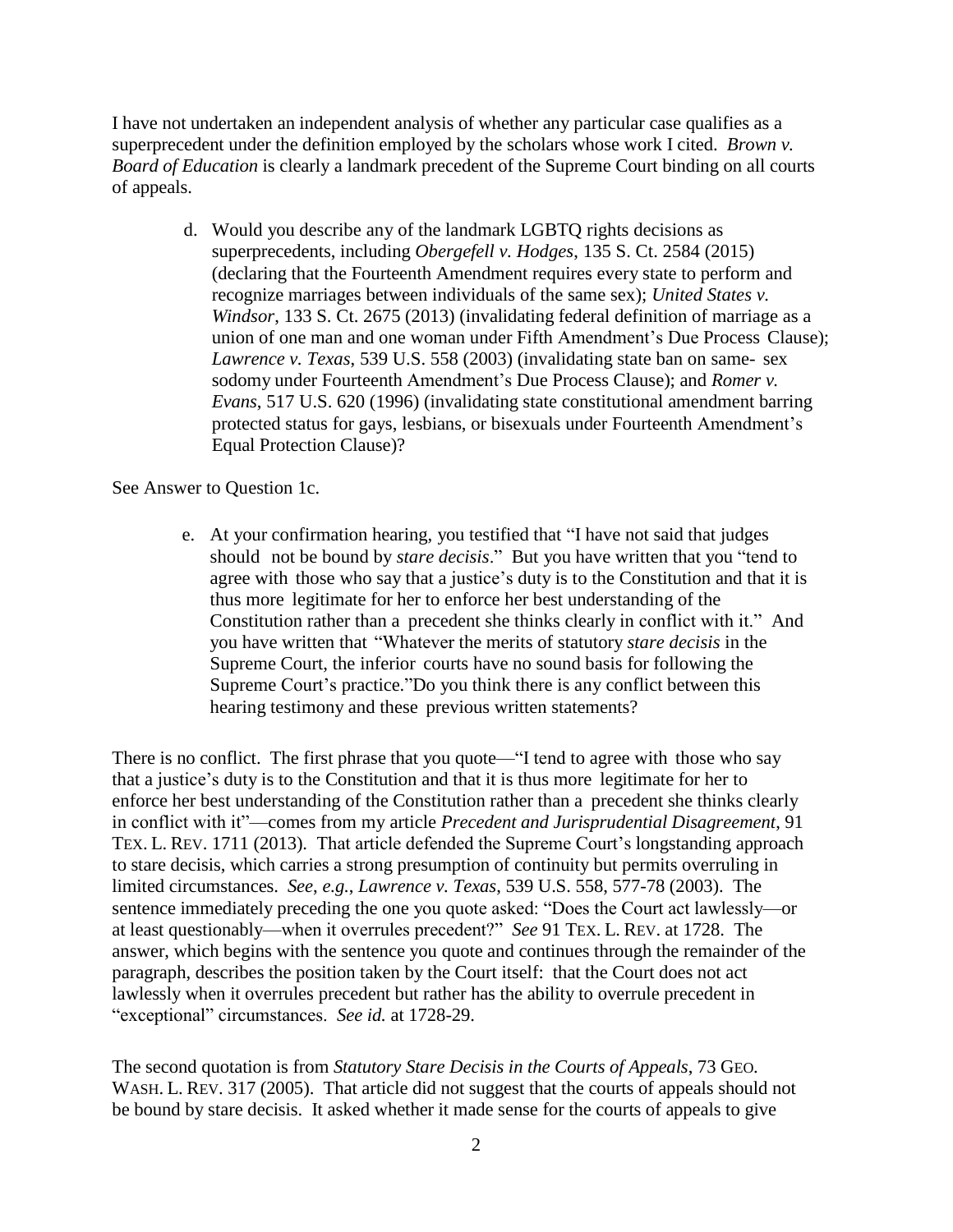statutory cases unusually strong precedential effect rather than the normal precedential effect they give non-statutory cases.

f. As a judge on the Seventh Circuit Court of Appeals, would you be bound by precedent of the Supreme Court? Would you be bound by Seventh Circuit precedent? Do you believe there is sound basis for the Seventh Circuit's practice of following its own precedent?

I would be absolutely bound by Supreme Court precedent. *See Rodriguez de Quijas v. Shearson/Am. Express, Inc.*, 490 U.S. 477, 484 (1989). I would also be bound by Seventh Circuit precedent, consistent with the circuit's doctrine of stare decisis. *See*, *e.g*., *McClain v. Retail Food Employers Joint Pension Plan*, 413 F.3d 582, 586 (7th Cir. 2005). That doctrine promotes consistency, protects reliance interests, and contributes to the actual and perceived integrity of the judicial process. *See Joy v. Penn-Harris-Madison School Corp.*, 212 F.3d 1052, 1065 (7th Cir. 2000).

2. At your confirmation hearing, you declined to answer numerous questions about your views on certain specific cases and legal issues, indicating that doing so would be inappropriate because it might give future litigants the impression that you would not approach an issue impartially as a judge. In your record of writings and speeches made before your nomination, however, you have freely opined on particular cases and issues. Why should those same future litigants not be concerned about your impartiality based on your pre-nomination record, just as you propose they would be based on your answers to questions at the confirmation hearing?

If confirmed, I will apply the law faithfully and impartially in accordance with the judicial oath. I will also continue to observe the Code of Conduct for United States Judges, which, in giving guidance to both judges and nominees to judicial office, cautions against making comments that could reasonably be interpreted as bias. That Code, of course, did not purport to give me guidance before I was a judicial nominee.

- 3. In October 2015, you signed onto a letter expressing "fidelity to and gratitude for the doctrines of the Catholic Church" that stated in part: "We give witness that the Church's teachings—on the dignity of the human person and the value of human life from conception to natural death; on the meaning of human sexuality, the significance of sexual difference and the complementarity of men and women; on openness to life and the gift of motherhood; and on marriage and family founded on the indissoluble commitment of a man and a woman—provide a sure guide to the Christian life, promote women's flourishing, and serve to protect the poor and most vulnerable among us."
	- a. Given your public avowal of "marriage and family founded on the indissoluble commitment of a man and a woman" and views you have articulated in your writings and in other public statements, how can you assure members of the LGBTQ community and other vulnerable groups that you are committed to rendering decisions impartially and without bias or prejudice?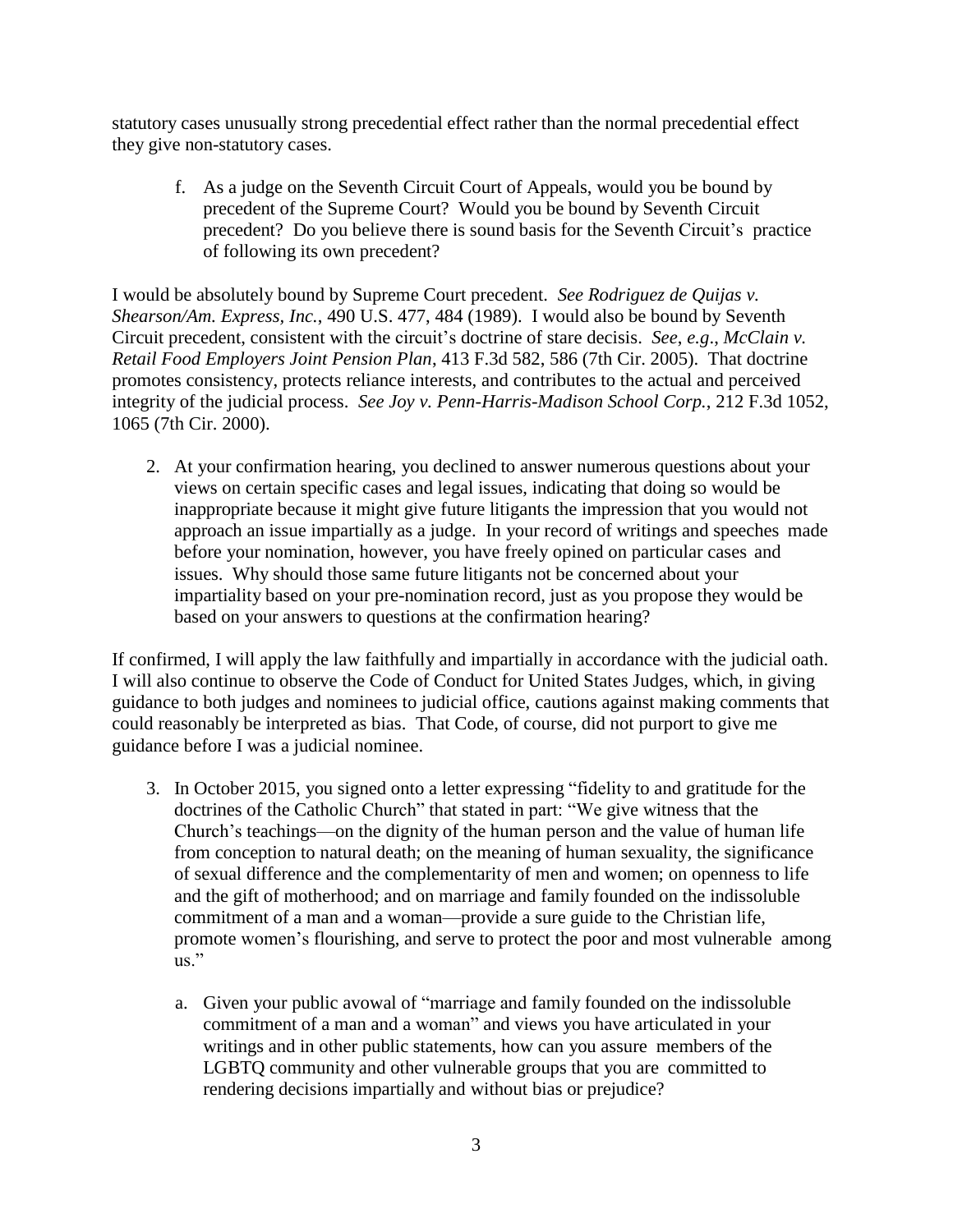Consistent with the views articulated in my writings and public statements, including my testimony at my hearing, I do not think it lawful for a judge to impose personal opinions, from whatever source they derive, upon the law. If confirmed, I will apply the law faithfully and impartially in accordance with the judicial oath.

b. As you know, the Supreme Court ruled in *Obergefell v. Hodges*, 135 S. Ct. 2584 (2015) that, as a matter of civil law, same-sex couples are entitled to the same protections, rights and benefits of marriage as different-sex couples. Do you agree that the Church's view regarding marriage as a union between a man and a woman is irrelevant to the legal question of the right of same-sex couples to marry?

Yes.

c. In *Pavan v. Smith*, 582 U. S. (2017), the Supreme Court summarily reversed a decision from the Arkansas Supreme Court refusing to list both members of a same-sex married couple on their child's birth certificate. Justice Gorsuch dissented from that decision, arguing that *Obergefell* did not decide the question presented in that case. What is your view?

*Pavan v. Smith* is binding precedent that I will faithfully follow if confirmed.

d. In *Lawrence v. Texas*, 539 U.S. 558 (2003), the Supreme Court rejected religious and moral beliefs about sodomy as a justification for a law that criminalized intimate same-sex relationships. Do you agree that religious or moral beliefs cannot be the sole basis for the enactment and enforcement of criminal laws?

*Lawrence v. Texas* is binding precedent that I will faithfully follow if confirmed.

e. In *United States v. Virginia*, 518 U.S. 515 (1996), the Supreme Court rejected arguments about innate differences between men and women as a justification for excluding women from enrolling in VMI. Likewise, in *Windsor* and *Obergefell*, the Supreme Court refused to credit similar arguments when offered as a justification for denying same-sex couples the protections and responsibilities of civil marriage. Is your view about "the significance of sexual difference and the complementarity of men and women" something to which you would attach legal significance? And if so, how do you reconcile that with the cases I just mentioned?

I would not attach legal significance to my personal view on any question. *United States v. Virginia*, *Windsor*, and *Obergefell* are all binding precedents that I will faithfully follow if confirmed.

4. In your 1998 article *Catholic Judges and Capital Punishment*, you describe litigants' concerns about "appearance of partiality" and a law requiring a judge to "disqualify himself in any proceeding in which his impartiality might reasonably be questioned"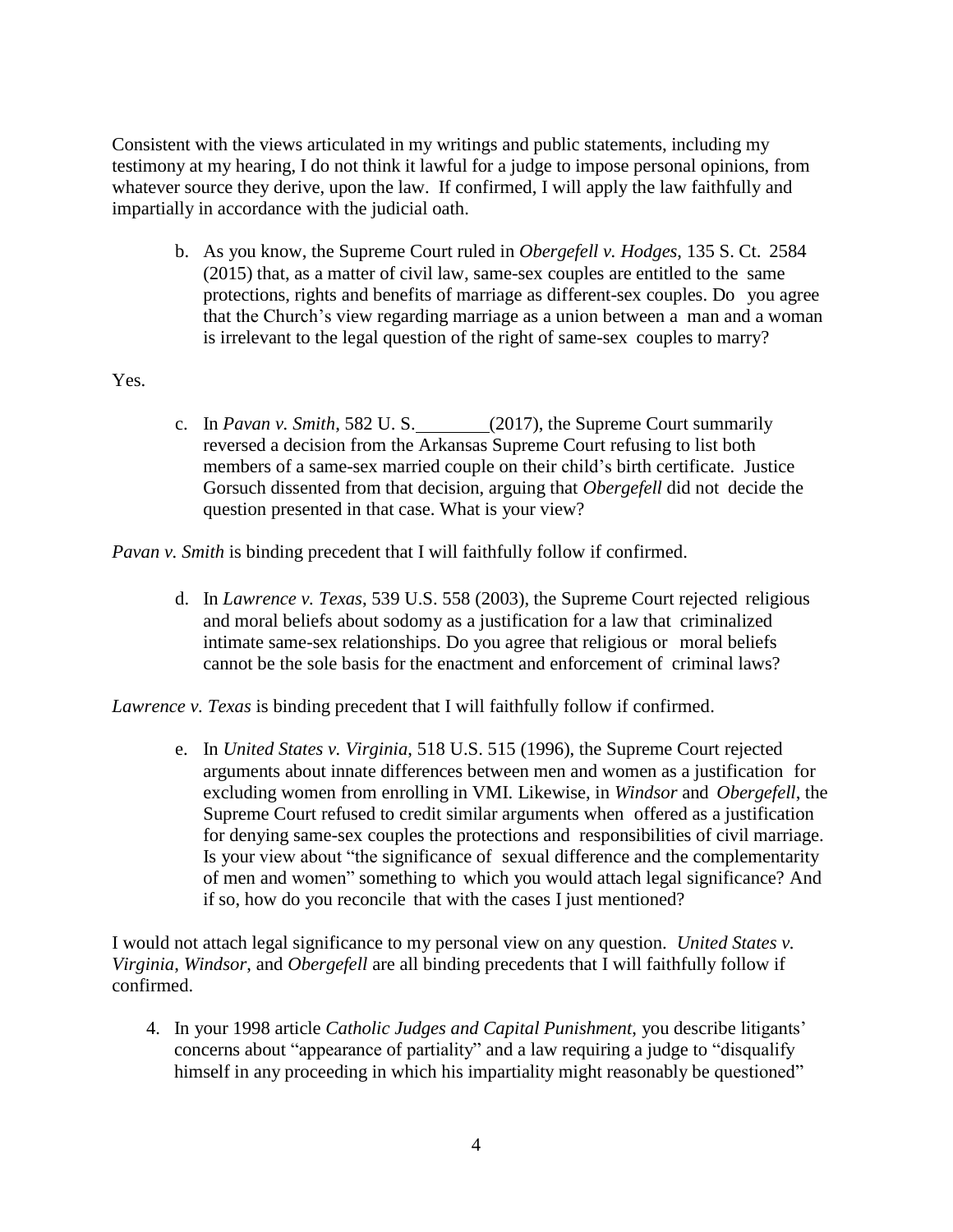as being "public relations concerns" that are "trump[ed]" by "constitutional guarantees."

a. Do you believe that the public's confidence in a fair and impartial judiciary is essential to our legal system?

Yes. The quoted language, which addresses the question whether a litigant can successfully disqualify a judge solely because of his or her religion, is not to the contrary.

- 5. As discussed at your confirmation hearing, you delivered a paid speech for the Blackstone Legal Fellowship program funded by Alliance Defending Freedom (ADF). ADF has been classified as a hate group by the Southern Poverty Law Center for its advocacy against gay rights here and abroad. According to SPLC, ADF has "supported the recriminalization of homosexuality in the U.S. and criminalization abroad; has defended state-sanctioned sterilization of trans people abroad; has linked homosexuality to pedophilia and claims that a 'homosexual agenda' will destroy Christianity and society. ADF also works to develop 'religious liberty' legislation and case law that will allow the denial of goods and services to LGBTQ people on the basis of religion.
	- a. You explained that you were unaware of the program's discriminatory conduct at the time you made your speech. If you had known of the program's support for anti-gay policies, would you have still provided the speech? Why or why not?

I have not undertaken to investigate the accuracy of SPLC's description of ADF's policy positions or its characterization of ADF as a hate group. As I said in my hearing, I understand that SPLC's designation of ADF as a hate group is a matter of public controversy. For my part, I would not participate in any program that advocated hatred and discrimination against any group, including LGBTQ persons.

b. Now that you have had a chance to more thoroughly familiarize yourself with ADF, do you agree with the Southern Poverty Law Center (SPLC) that ADF is a hate group? Do you agree with their efforts to criminalize homosexuality?

See Answer to Question 5a.

6. You have publicly stated your belief that "*Roe* [v. *Wade*] essentially permitted abortion on demand, and *Roe* recognizes no state interest in the life of a fetus." Do you still ascribe to these views?

The quoted language is from a report of the event in a student newspaper. I have no transcript of the event, so I have no way of verifying the accuracy of the quote. My recollection, however, is that I described *Casey*'s modification of *Roe* as it is described in *Casey* itself. As the joint opinion in *Casey* explained: "Before viability, *Roe* and subsequent cases treat all governmental attempts to influence a woman's decisions on behalf of the potential life within her as